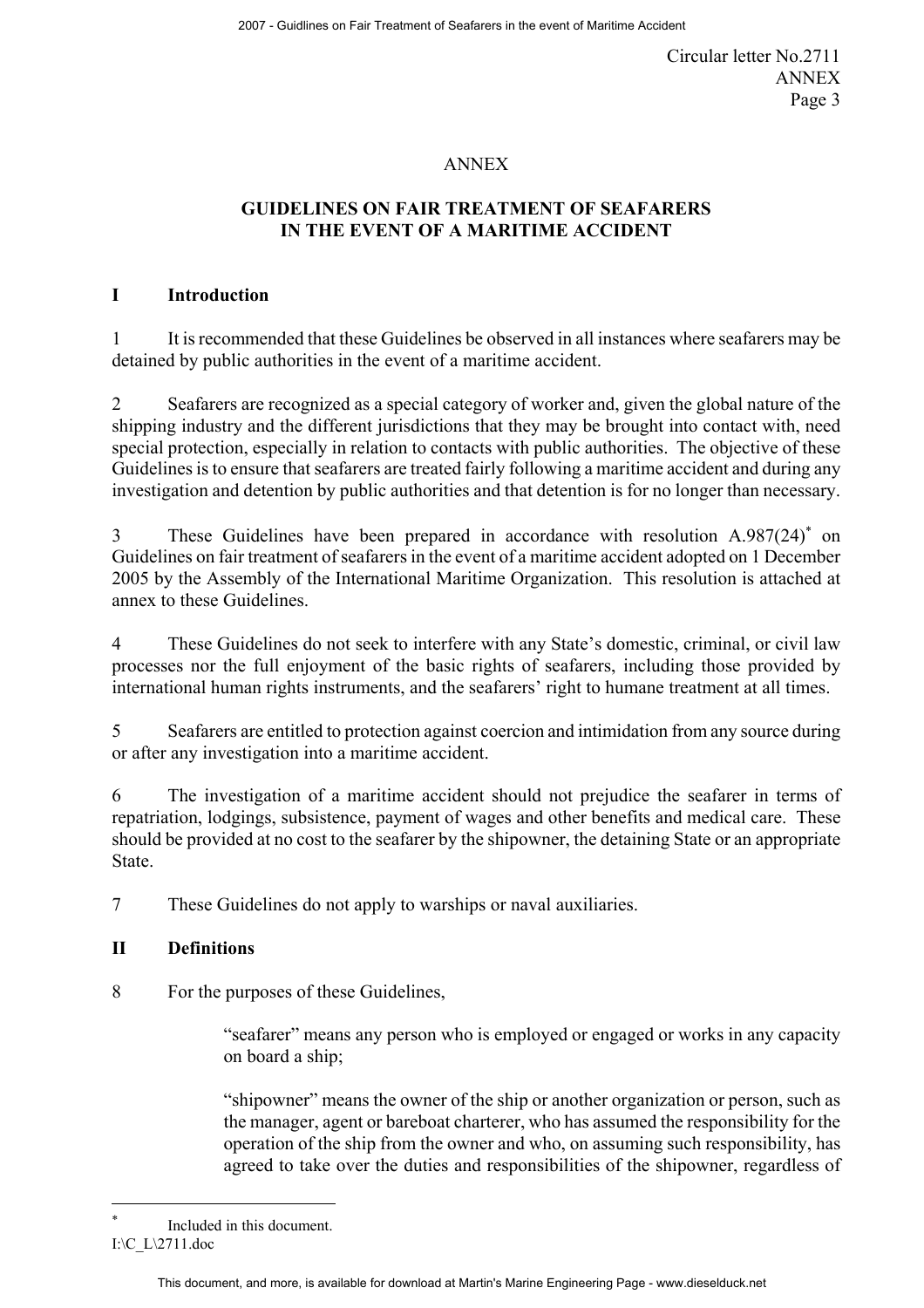Circular letter No.2711 ANNEX Page 4

> whether any other organization or persons fulfil certain of the duties or responsibilities on behalf of the shipowner;

> "maritime accident" means any unforeseen occurrence or physical event connected to the navigation, operations, manoeuvring or handling of ships, or the machinery, equipment, material, or cargo on board such ships which may result in the detention of seafarers;

"investigation" means an investigation into a maritime accident;

"detention" means any restriction on the movement of seafarers by public authorities, imposed as a result of a maritime accident**,** including preventing them leaving the territory of a State other than the seafarer's country of nationality or residence.

#### **III Guidelines for the port or coastal State**

- 9 The port or coastal State should:
	- .1 take steps so that any investigation they conduct to determine the cause of a maritime accident that occurs within their jurisdiction is conducted in a fair and expeditious manner;
	- .2 co-operate and communicate with all substantially interested States, shipowners, and seafarers, and take steps to provide seafarers' representative organizations in the port or coastal State with access to seafarers;
	- .3 take steps to ensure that adequate measures are taken to preserve human rights of seafarers at all times, and the economic rights of detained seafarers;
	- .4 ensure that seafarers are treated in a manner which preserves their basic human dignity at all times;
	- .5 take steps to ensure/verify that adequate provisions are in place to provide for the subsistence of each detained seafarer including, as appropriate, wages, suitable accommodation, food and medical care;
	- .6 ensure that due process protections are provided to all seafarers in a non-discriminatory manner;
	- .7 ensure that seafarers are, where necessary, provided interpretation services, and are advised of their right to independent legal advice, are provided access to independent legal advice, are advised of their right not to incriminate themselves and their right to remain silent, and, in the case of seafarers who have been taken into custody, ensure that independent legal advice is provided;
	- .8 ensure that involved seafarers are informed of the basis on which the investigation is being conducted (i.e., whether it is in accordance with the IMO Code for the Investigation of Marine Casualties and Incidents (resolution A.849(20) as amended by resolution A.884(21) or as subsequently amended), or pursuant to other national legal procedures);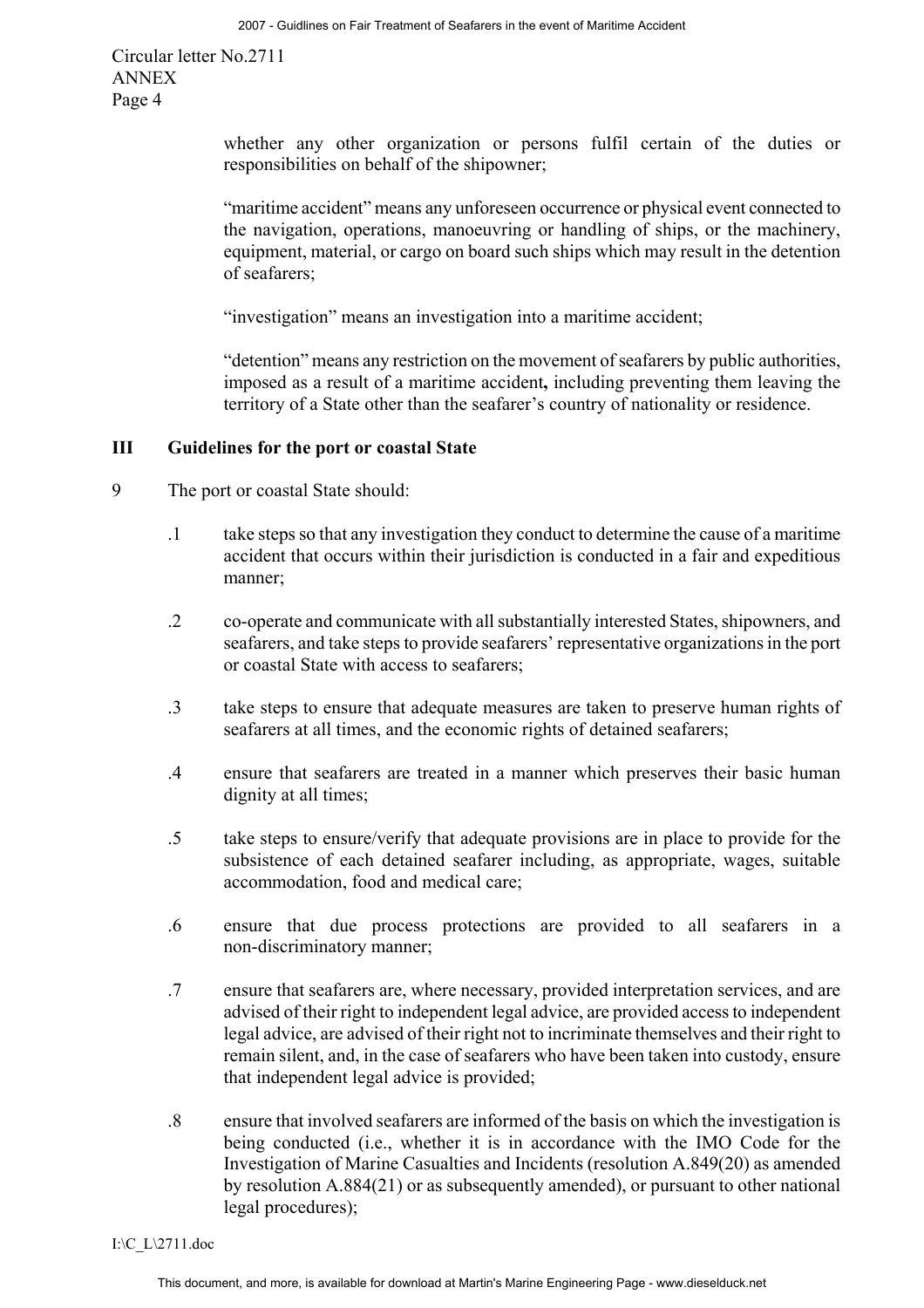- .9 ensure that the obligations of the Vienna Convention on Consular Relations, including those relating to access, are promptly fulfilled and that the State(s) of the nationality of all seafarers concerned are notified of the status of such seafarers as required, and also allow access to the seafarers by consular officers of the flag State;
- .10 ensure that all seafarers detained are provided with the means to communicate privately with all of the following parties:
	- family members;
	- welfare organizations;
	- the shipowner;
	- trade unions;
	- the Embassy or Consulate of the flag State and of their country of residence or nationality; and
	- legal representatives;
- .11 use all available means to preserve evidence to minimize the continuing need for the physical presence of any seafarer;
- .12 ensure decisions taken pursuant to the Protocol of 1978 relating to the International Convention for the Prevention of Pollution from Ships, 1973 (MARPOL 73/78) are consistent with the provisions of Annex 1 (Regulations for the prevention of pollution by oil), Regulation 11;
- .13 promptly conduct interviews with seafarers, when done for a coastal State investigation following a maritime accident, taking into account their physical and mental condition resulting from the accident;
- .14 take steps to ensure that seafarers, once interviewed or otherwise not required for a coastal State investigation following a maritime accident, are permitted to be re-embarked or repatriated without undue delay;
- .15 consider non-custodial alternatives to pre-trial detention (including detention as witnesses), particularly where it is evident that the seafarer concerned is employed in a regular shipping service to the detaining port or coastal State;
- .16 promptly conclude its investigation and, if necessary, charge seafarers suspected of criminal actions and ensure that due process protections are provided to all seafarers subsequent to any such charge:
- .17 have in place procedures so that any damage, harm or loss incurred by the detained seafarer or by the shipowner, in relation to the detention of that particular seafarer, attributable to the wrongful, unreasonable or unjustified acts or omissions of the detaining port or coastal State are promptly and fully compensated;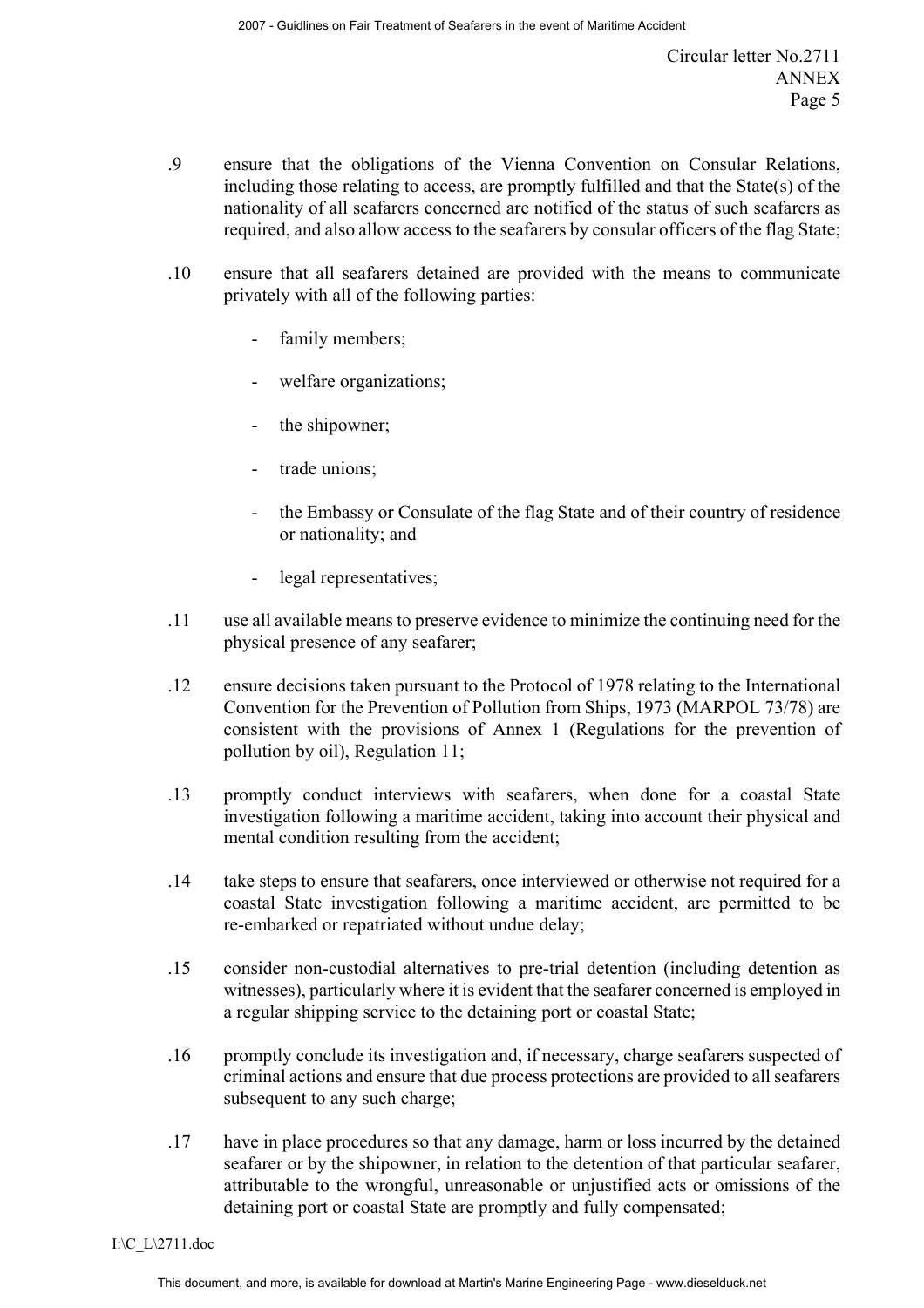- .18 insofar as national laws allow, ensure that a process is available for posting a reasonable bond or other financial security to allow for release and repatriation of the detained seafarer pending resolution of any investigatory or judicial process;
- .19 take steps to ensure that any court hearing, when seafarers are detained, takes place as expeditiously as possible;
- .20 take steps to ensure decisions taken are consistent with generally applicable provisions of the law of the sea;
- .21 take steps to respect the generally accepted provisions of international maritime law regarding the principle of exclusive flag State jurisdiction in matters of collision or other incidents of navigation; and
- .22 take steps to ensure that no discriminatory or retaliatory measures are taken against seafarers because of their participation during investigations.

### **IV Guidelines for the flag State**

- 10 The flag State should:
	- .1 take steps to ensure that any investigation to determine the cause of a maritime accident is conducted in a fair and expeditious manner;
	- .2 co-operate and communicate with all substantially interested States, shipowners, and seafarers, and take steps to provide seafarers' representative organizations with access to seafarers;
	- .3 where appropriate, participate directly, under the IMO Code for the Investigation of Maritime Casualties and Incidents (IMO Assembly resolution A.849(20) as amended by resolution A.884(21) and as may be subsequently amended), in any casualty investigation;
	- .4 assist in ensuring that shipowners honour obligations to seafarers involved in a maritime accident or any investigation;
	- .5 ensure/verify that adequate provisions are in place to provide for the subsistence of each detained seafarer, including, as appropriate, wages, suitable accommodation, food and medical care;
	- .6 ensure that shipowners honour obligations to co-operate in any flag, coastal or port State investigation following a maritime accident;
	- .7 assist seafarers to secure fair treatment, and assist shipowners in the event of an investigation by a port or coastal State;
	- .8 fund the repatriation of seafarers, where necessary, following the aftermath of a maritime accident in instances where shipowners fail to fulfil their responsibility to repatriate;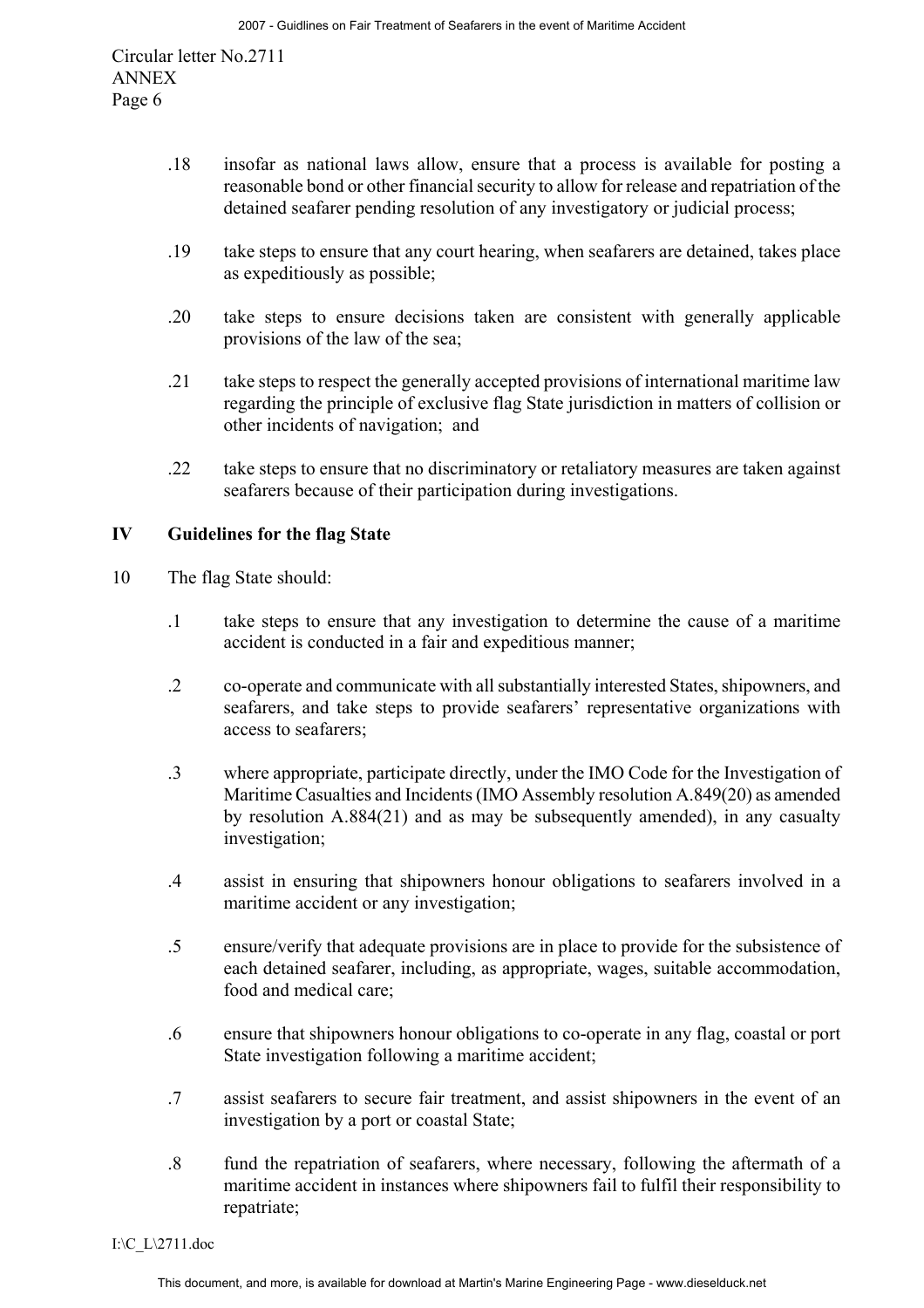- .9 assist, as provided for in national law, in the issuance and service of process and the return to a port or coastal State of seafarers subject to its jurisdiction who are needed solely as witnesses in any proceeding following a maritime accident;
- .10 take steps to ensure that its consular officers are permitted access to the involved seafarers, irrespective of their nationality;
- .11 take all necessary measures to ensure the fair treatment of seafarers who were employed or engaged on a vessel flying its flag. This may ultimately include utilizing international dispute resolution mechanisms, which can secure the prompt release of vessels and crews upon the posting of a reasonable bond or financial security; and
- .12 take steps to ensure that no discriminatory or retaliatory measures are taken against seafarers because of their participation during investigations.

### **V Guidelines for the seafarer State**

- 11 The seafarer State should:
	- .1 co-operate and communicate with all substantially interested States, shipowners, and seafarers, and take steps to provide seafarers' representative organizations with access to seafarers;
	- .2 monitor the physical and mental well-being and treatment of seafarers of their nationality involved in a maritime accident, including any associated investigations;
	- .3 fund the repatriation of their national seafarers, where necessary, following the aftermath of a maritime accident in instances where shipowners and the flag State fail to fulfil their responsibility to repatriate;
	- .4 assist, as provided for in national law, in the service of process and the return to a port or coastal State of seafarers subject to its jurisdiction who are needed solely as witnesses in any proceeding following a maritime accident;
	- .5 take steps to ensure that its consular officers are permitted access to the involved seafarers;
	- .6 take steps to provide support and assistance, to facilitate the fair treatment of nationals of the seafarer State and the expeditious handling of the investigation;
	- .7 take steps to ensure that all funds remitted by shipowners, the detaining State, or any other State for detained seafarers, or for support of those seafarers' families, are delivered for the intended purposes; and
	- .8 take steps to ensure that no discriminatory or retaliatory measures are taken against seafarers because of their participation during investigations.

I:\C  $L\$ 2711.doc